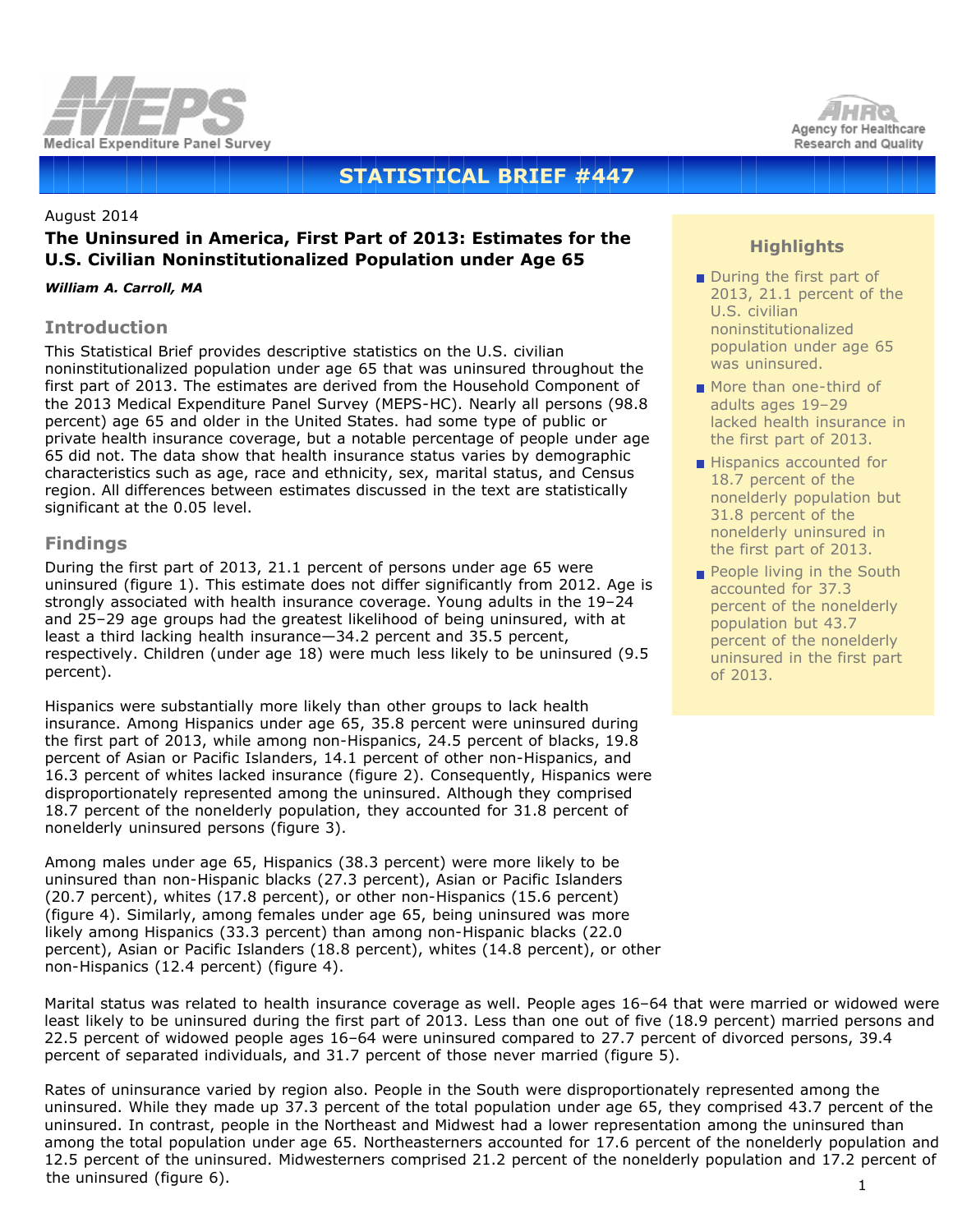# **Data Source**

The estimates shown in this Statistical Brief were drawn from the 2013 Household Component Health Insurance Summary Data Tables 1, 2, and 4:

Table 1. Health insurance coverage of the civilian noninstitutionalized population: Percent by type of coverage and selected population characteristics, United States, first half of 2013; [http://www.meps.ahrq.gov/mepsweb/data\\_stats/summ\\_tables/hc/hlth\\_insr/2013/t1\\_a13.htm](http://www.meps.ahrq.gov/mepsweb/data_stats/summ_tables/hc/hlth_insr/2013/t1_a13.htm)

Table 2. Health insurance coverage of the civilian noninstitutionalized population under age 65: Percent by type of coverage and selected population characteristics, United States, first half of 2013; [http://www.meps.ahrq.gov/mepsweb/data\\_stats/summ\\_tables/hc/hlth\\_insr/2013/t2\\_b13.htm](http://www.meps.ahrq.gov/mepsweb/data_stats/summ_tables/hc/hlth_insr/2013/t2_b13.htm)

Table 4. Total population and uninsured persons under age 65: Percent by selected population characteristics, United States, first half of 2013;

[http://www.meps.ahrq.gov/mepsweb/data\\_stats/summ\\_tables/hc/hlth\\_insr/2013/t4\\_d13.htm](http://www.meps.ahrq.gov/mepsweb/data_stats/summ_tables/hc/hlth_insr/2013/t4_d13.htm)

## **Definitions**

### *First part of year*

The reference period for this Statistical Brief is characterized as the first part of 2013. Respondents in Panel 18 Round 1 were interviewed between February and July 2013 and those in Panel 17 Round 3 were interviewed between January and June 2013. The reference period of the interview spans January 1 through the date of interview, and averages about 2 months but ranges from 1 to 6 months.

### *Uninsured*

The uninsured were defined as people not covered by Medicare, TRICARE (Armed Forces-related coverage), Medicaid, other public hospital/physician programs, or private hospital/physician insurance (including Medigap coverage) from January 2013 through the MEPS-HC interview date. People covered only by non-comprehensive State-specific programs (e.g., Maryland Kidney Disease Program) or private single service plans such as coverage for dental or vision care only, or coverage for accidents or specific diseases, were considered uninsured.

### *Marital status*

Marital status was collected in Rounds 1 and 3 for individuals age 16 and older.

# **About MEPS-HC**

MEPS-HC is a nationally representative longitudinal survey that collects detailed information on health care utilization and expenditures, health insurance, and health status, as well as a wide variety of social, demographic, and economic characteristics for the U.S. civilian noninstitutionalized population. It is cosponsored by the Agency for Healthcare Research and Quality and the National Center for Health Statistics. For more information about MEPS, call the MEPS information coordinator at AHRQ (301-427-1656) or visit the MEPS Web site at http://www.meps.ahrq.gov/.

### **References**

For a detailed description of the MEPS-HC survey design, sample design, and methods used to minimize sources of nonsampling error, see the following publications:

Cohen, J. *Design and Methods of the Medical Expenditure Panel Survey Household Component*. MEPS Methodology Report No. 1. AHCPR Pub. No. 97-0026. Rockville, MD. Agency for Health Care Policy and Research, 1997. [http://www.meps.ahrq.gov/mepsweb/data\\_files/publications/mr1/mr1.pdf](http://www.meps.ahrq.gov/mepsweb/data_files/publications/mr1/mr1.pdf)

Cohen, S. *Sample Design of the 1996 Medical Expenditure Panel Survey Household Component*. MEPS Methodology Report No. 2. AHCPR Pub. No. 97-0027. Rockville, MD. Agency for Health Care Policy and Research, 1997. [http://www.meps.ahrq.gov/mepsweb/data\\_files/publications/mr2/mr2.pdf](http://www.meps.ahrq.gov/mepsweb/data_files/publications/mr2/mr2.pdf)

Cohen, S. Design Strategies and Innovations in the Medical Expenditure Panel Survey. *Medical Care*. July 2003: 41(7) Supplement: III-5—III-12.

Ezzati-Rice, T.M., Rohde, F., Greenblatt, J. *Sample Design of the Medical Expenditure Panel Survey Household Component, 1998–2007*. Methodology Report No. 22. March 2008. Agency for Healthcare Research and Quality, Rockville, MD. [http://www.meps.ahrq.gov/mepsweb/data\\_files/publications/mr22/mr22.pdf](http://www.meps.ahrq.gov/mepsweb/data_files/publications/mr22/mr22.pdf)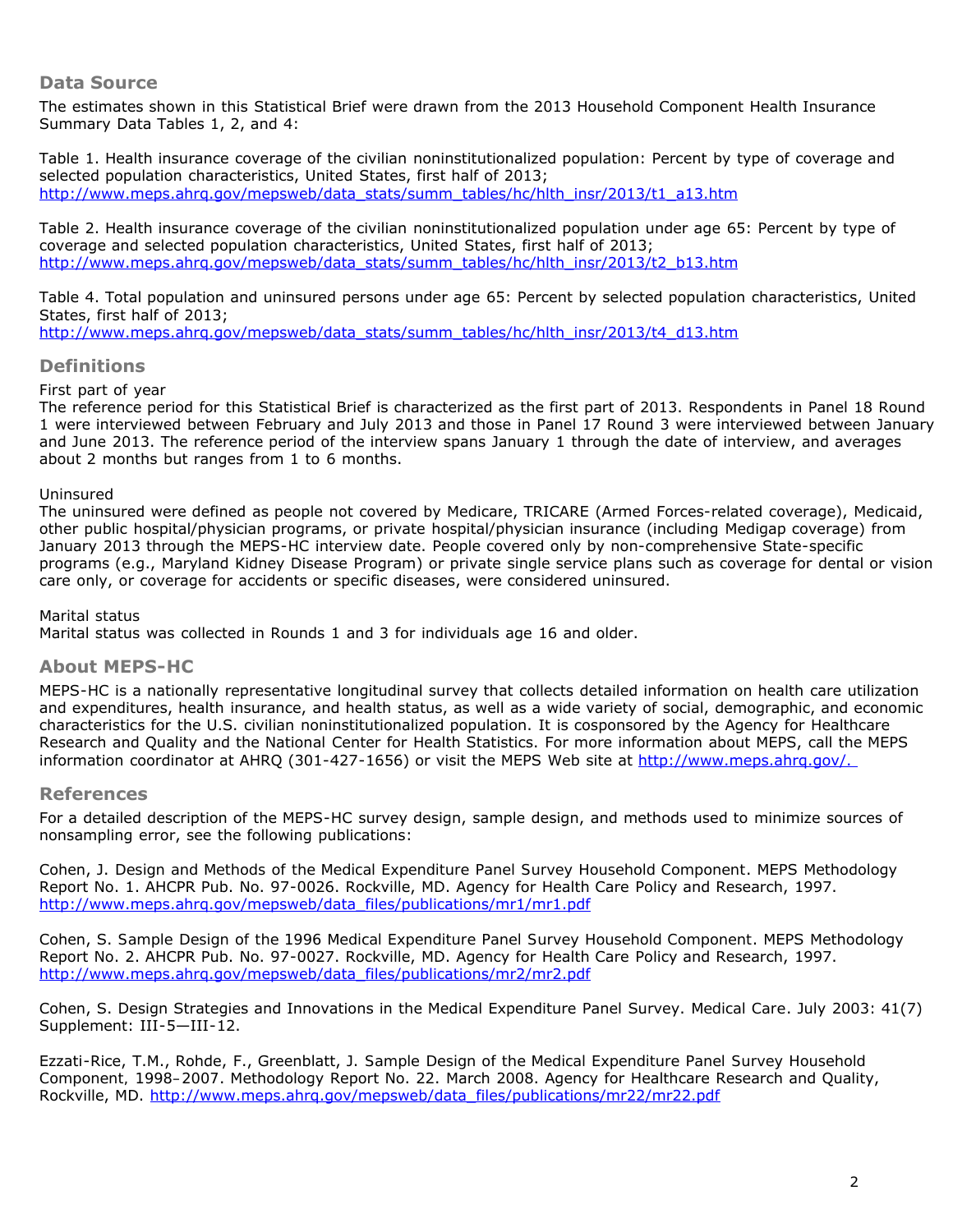Carroll, W. *The Uninsured in America, First Part of 2013: Estimates for the U.S. Civilian Noninstitutionalized Population under Age 65*. Statistical Brief #447. August 2014. Agency for Healthcare Research and Quality, Rockville, MD. [http://www.meps.ahrq.gov/mepsweb/data\\_files/publications/st447/stat447.pdf](http://www.meps.ahrq.gov/mepsweb/data_files/publications/st447/stat447.pdf)

\* \* \*

AHRQ welcomes questions and comments from readers of this publication who are interested in obtaining more information about access, cost, use, financing, and quality of health care in the United States. We also invite you to tell us how you are using this Statistical Brief and other MEPS data and tools and to share suggestions on how MEPS products might be enhanced to further meet your needs. Please email us at [MEPSProjectDirector@ahrq.hhs.gov](mailto:MEPSProjectDirector@ahrq.hhs.gov) or send a letter to the address below:

Steven B. Cohen, PhD, Director Center for Financing, Access, and Cost Trends Agency for Healthcare Research and Quality 540 Gaither Road Rockville, MD 20850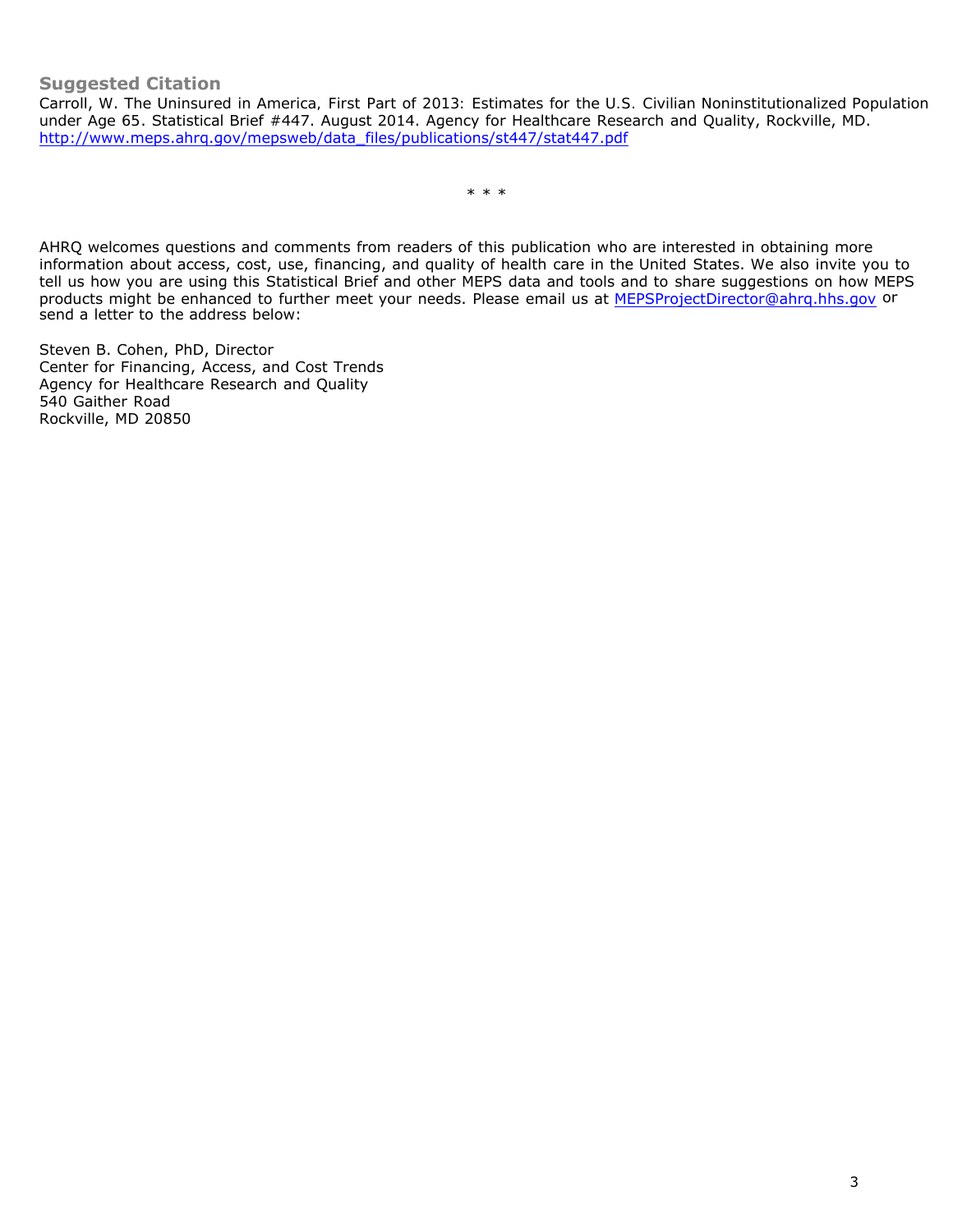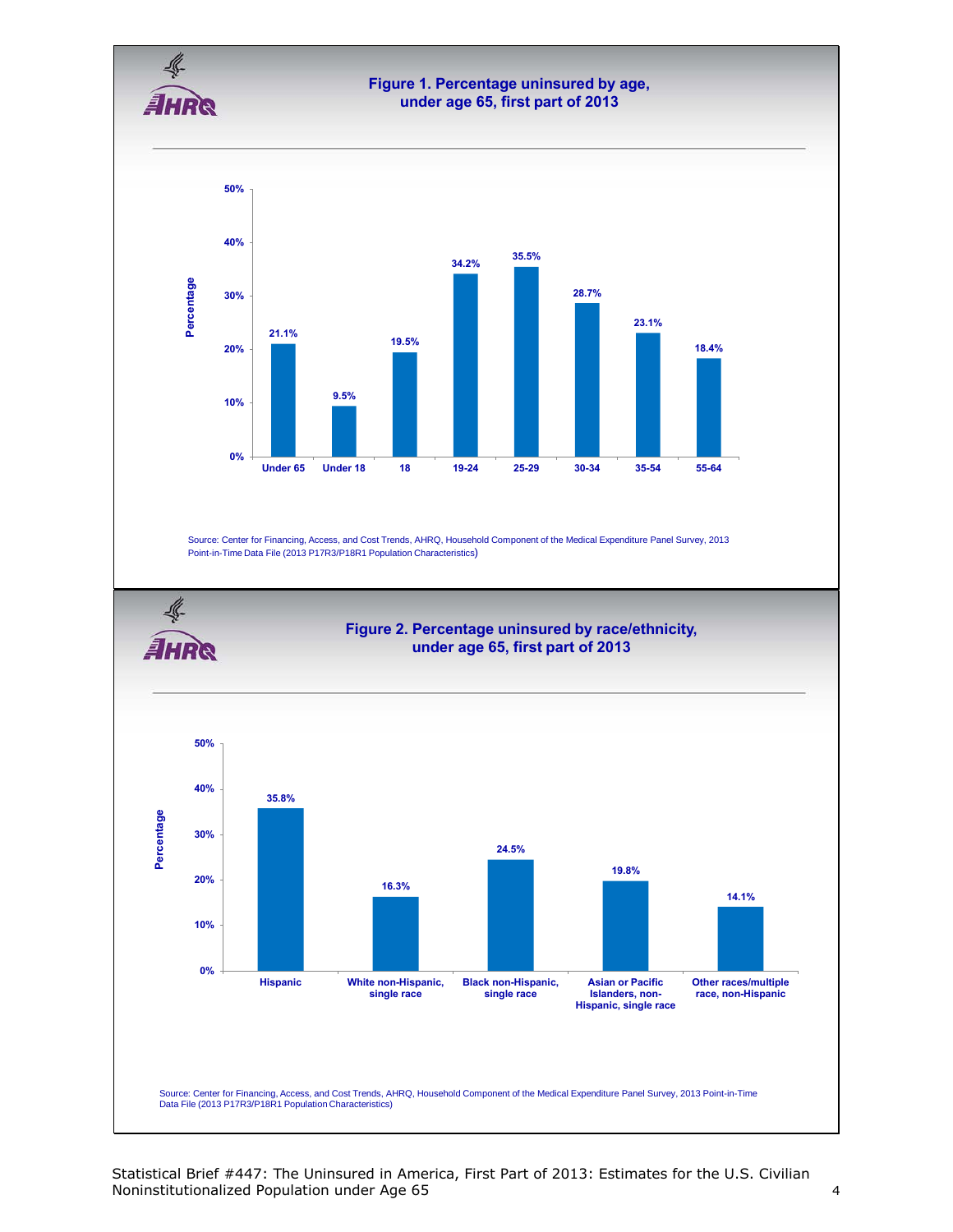